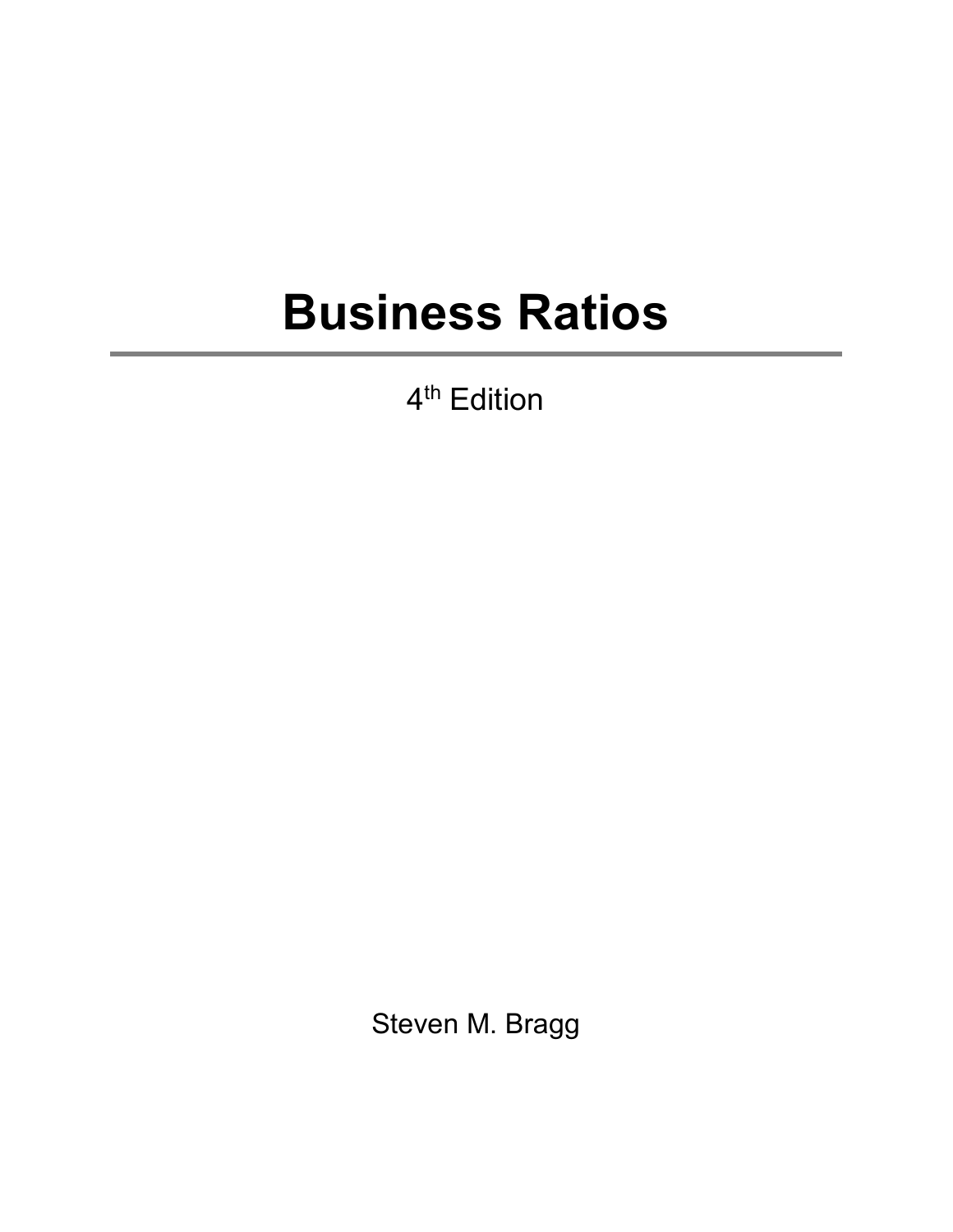## **Table of Contents**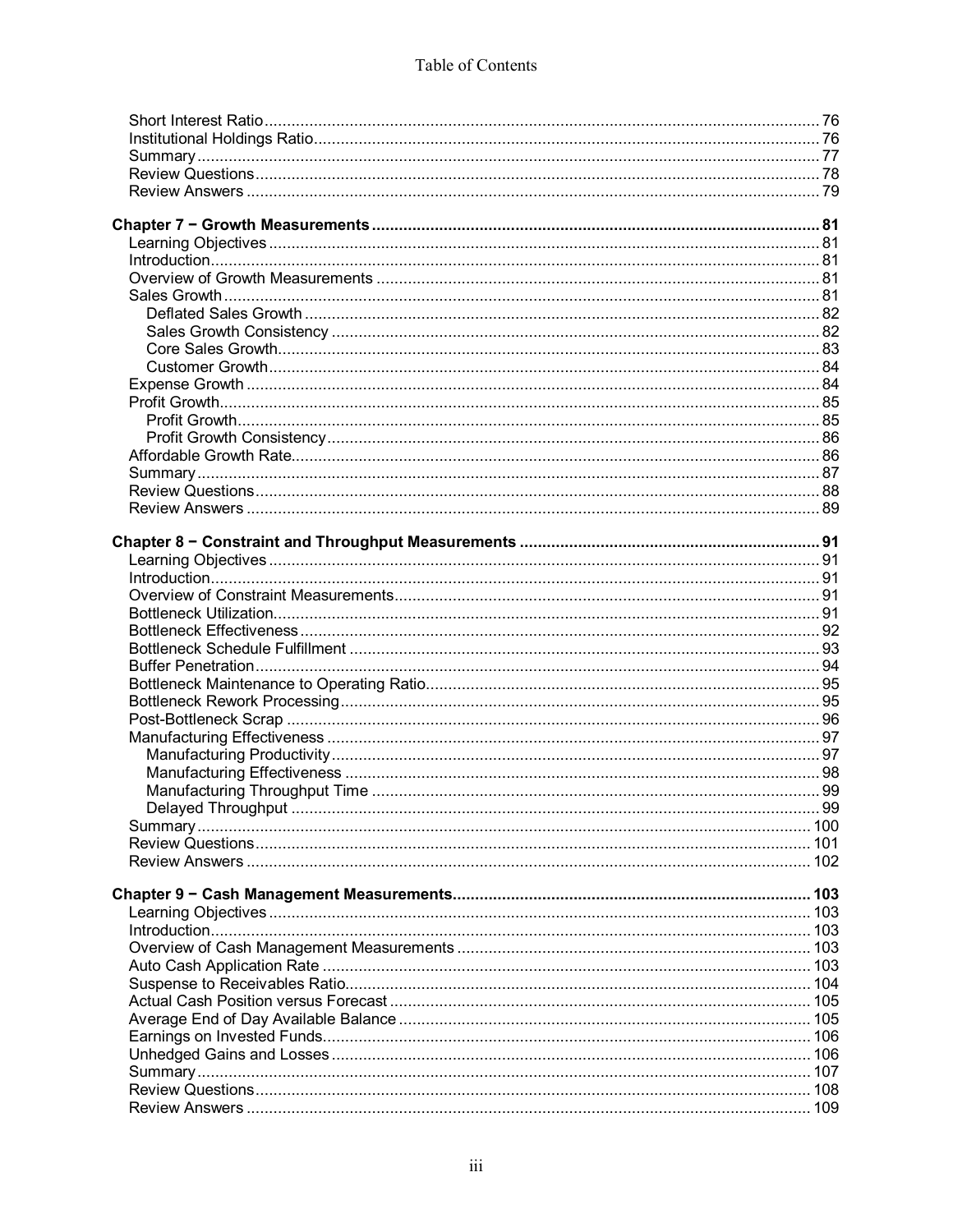| 145 |  |
|-----|--|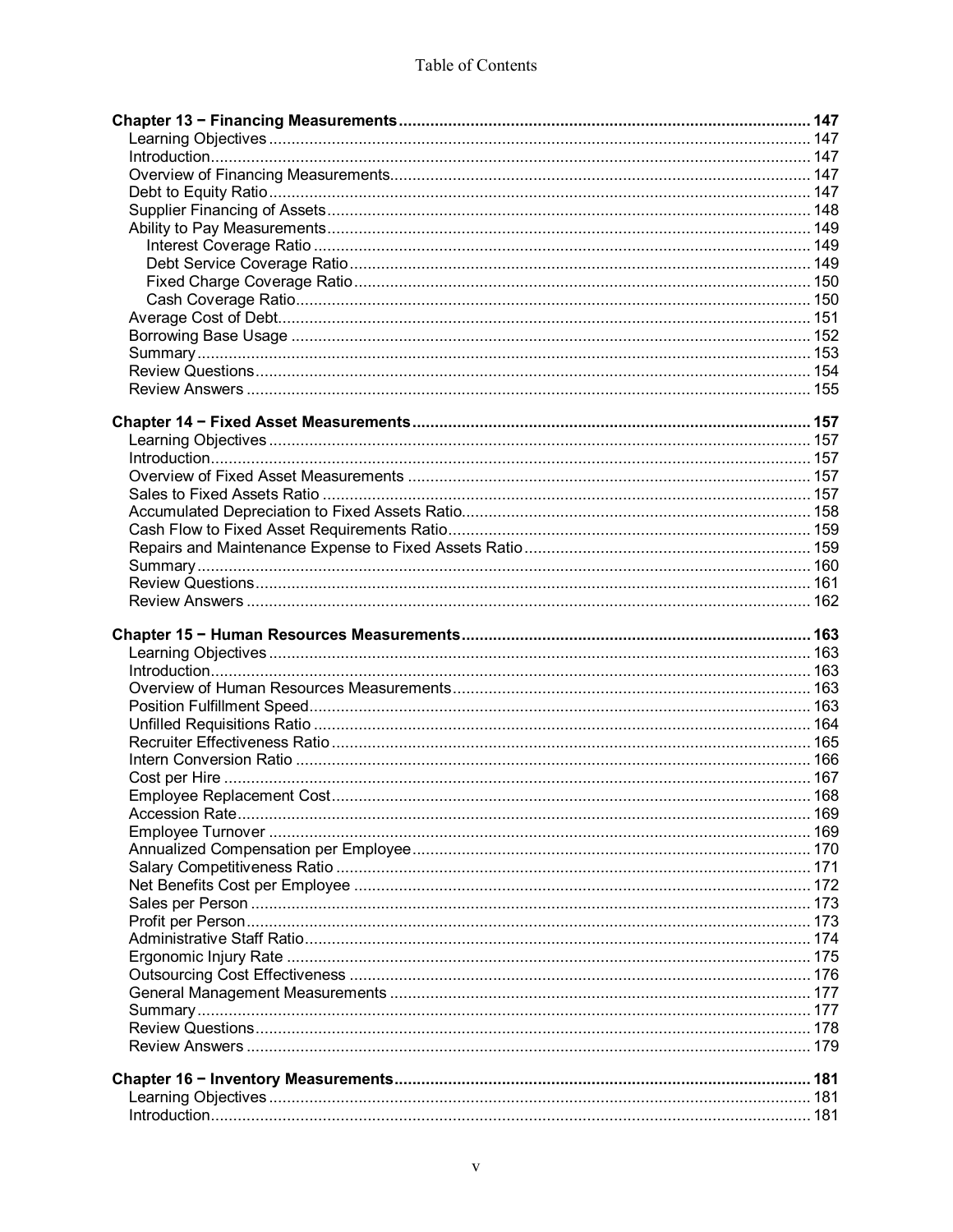| 204  |
|------|
|      |
|      |
|      |
|      |
| 207  |
|      |
|      |
|      |
|      |
|      |
| .208 |
|      |
|      |
|      |
|      |
|      |